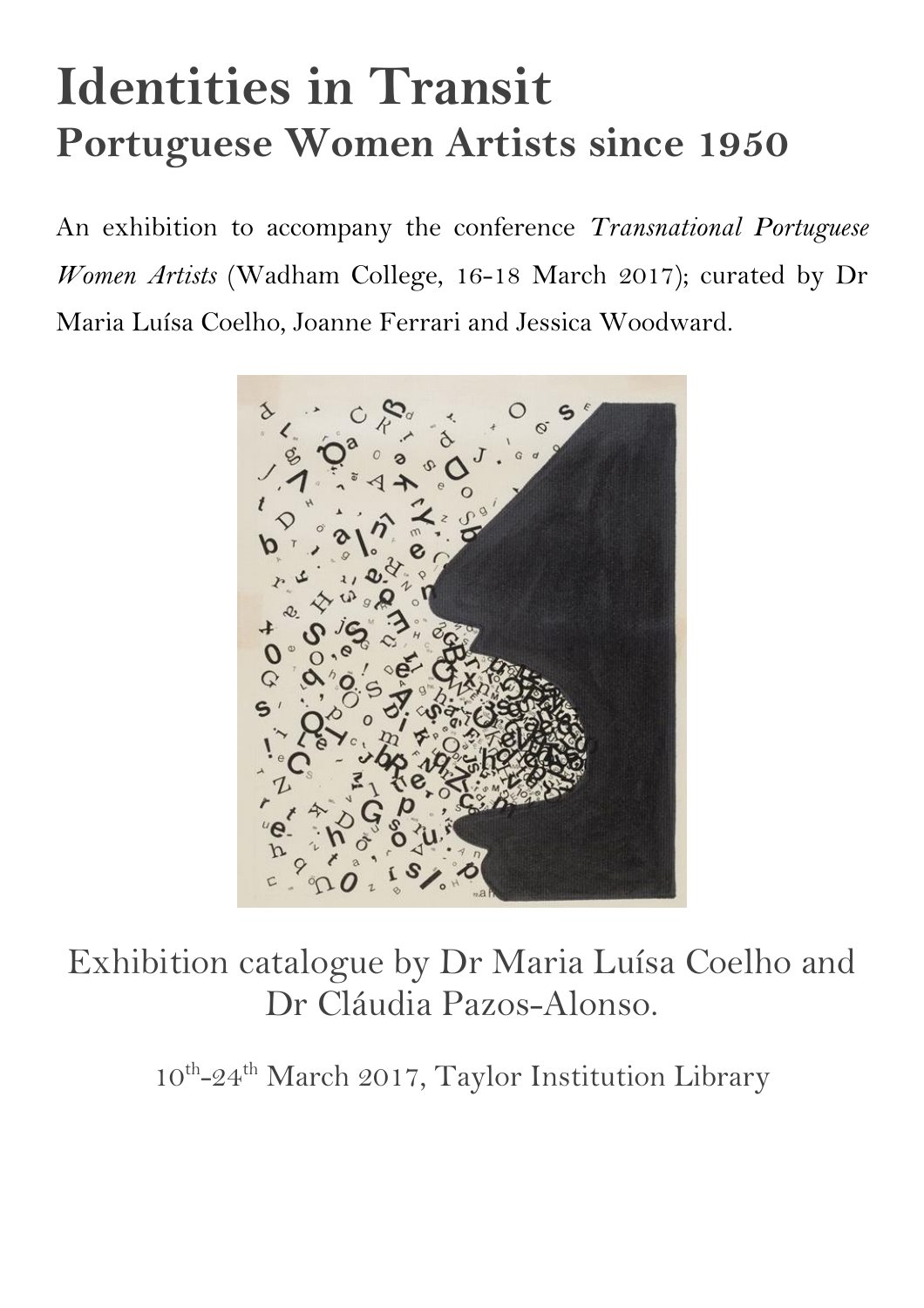## **Identities in Transit: Portuguese Women Artists since 1950**

The three most representative names of Portuguese literature are widely acknowledged to be Luís de Camões, Eça de Queirós, and Fernando Pessoa, all of whom can be regarded, in different ways, as transnational writers. The fact that none of them is female may reflect the perceived limited capacity of women to contribute to the shaping of Portuguese culture. Yet, in the last forty years, the most widely translated and internationally circulated Portuguese text, after Camões's *Lusiads* and alongside Pessoa, has been *New Portuguese Letters* by the Three Marias (Maria Velho da Costa, Maria Isabel Barreno and Maria Teresa Horta); this suggests that the time is ripe to revisit women artists' experiences of cultural encounters across national borders.

This exhibition intends to prompt a reflection on the significant contribution of Portuguese women artists to Portuguese culture and beyond, from the perspective of their experiences, works, contacts, and ultimately impact in a transnational context. It focuses on a group of women who have created a wide-ranging body of work since the 1950s whilst living for extended periods of time outside their country of birth. While abroad, these women established relationships and collaborations not only with other expatriate Portuguese artists but also with a wider European artistic community. The material on display highlights a tension between *roots* and *routes*, at the same time as it suggests connections between different moments and places. In short, it showcases the production of identities in transit.

## **Lourdes Castro**

Lourdes Castro was born in Madeira, in 1930. She moved to Lisbon in 1950 and, after being expelled from Escola Superior de Belas Artes, relocated to Munich in 1957 and then Paris in 1958, with the help of grants awarded by Fundação Calouste Gulbenkian. There, Castro was in close contact with the celebrated couple Vieira da Silva and Árpád Szenes, who considered her a very promising artist and took her under their wing. It was in Paris, where she lived for twenty-five years, that she co-founded the experimental group KWY (named after the three letters that did not officially belong to the Portuguese alphabet until 2009), along with her husband René Bertholo, [Costa Pinheiro,](https://pt.wikipedia.org/wiki/Costa_Pinheiro) [João Vieira,](https://pt.wikipedia.org/wiki/Jo%C3%A3o_Rodrigues_Vieira) [José Escada,](https://pt.wikipedia.org/wiki/Jos%C3%A9_Escada) [Gonçalo Duarte,](https://pt.wikipedia.org/wiki/Gon%C3%A7alo_Duarte) [Jan Voss](https://pt.wikipedia.org/w/index.php?title=Jan_Voss&action=edit&redlink=1) and [Christo.](https://pt.wikipedia.org/wiki/Christo) During this period, Castro often visited London and met other Portuguese expatriates, like Helder Macedo, whom she knew from Café Gelo, in Lisbon.

Lourdes Castro has developed a consistent body of research and work around the topic of the shadow (of objects, people and plants), through which she reassesses the relationship between the aesthetic object and its surrounding world. Her projected shadows began in 1962, created from collaged objects, and then developed into paintings of her and her friends' projected shadows. By the late 1970s, the shadows became representations of lying bodies in embroidered sheets. Simultaneously, from 1966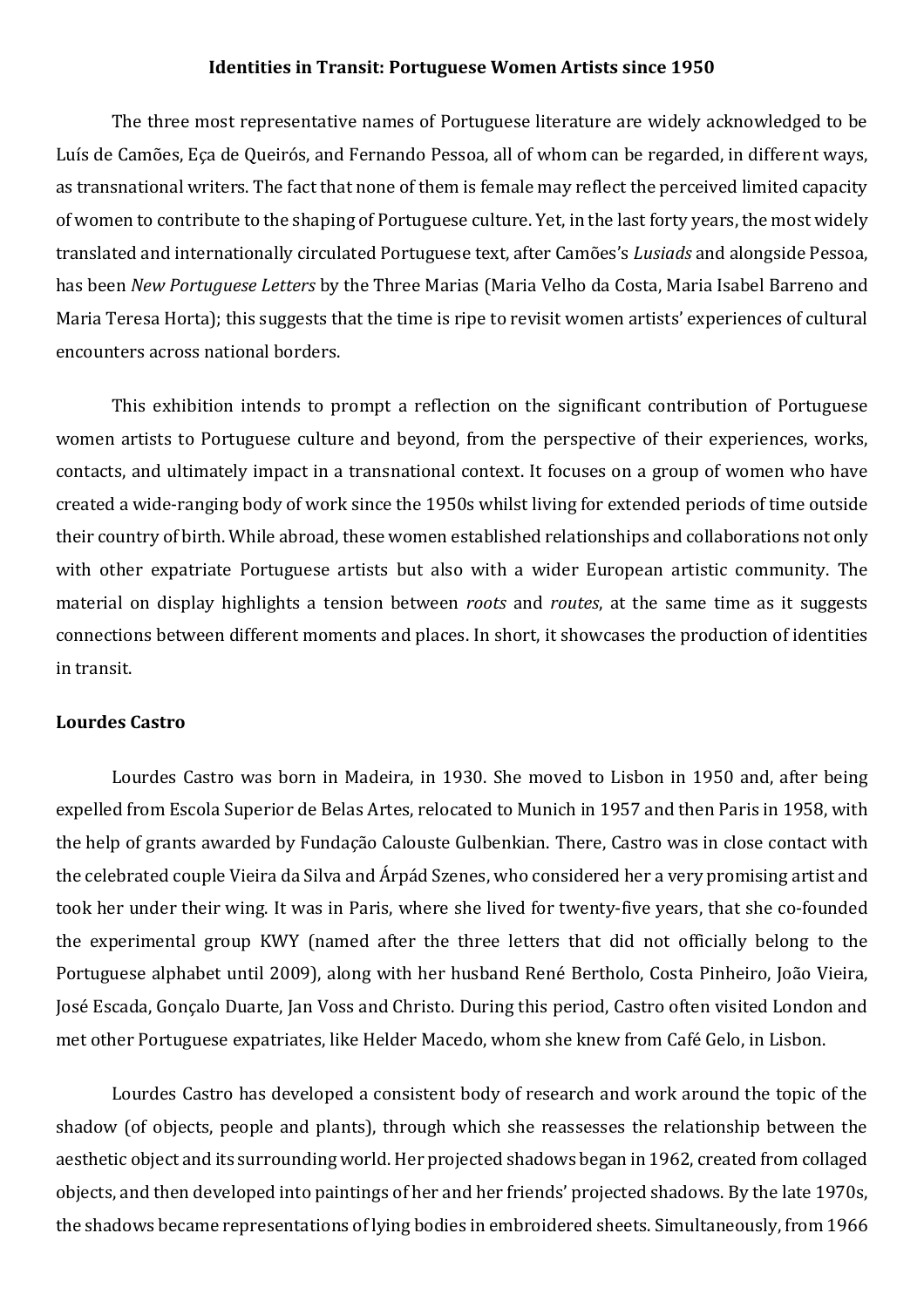onwards, in collaboration with Manuel Zimbro, Castro developed the Shadow Theatre. Their performance "As Cinco Estações", held in Funchal in 1977 and first exhibited in Paris, at the Museum of Modern Art (1975), was part of this wider project, which, by then, had already travelled to Berlin, Antwerp, Amsterdam, Aachen, Hanover, Ciudad Bolivar, Caracas and Lisbon. Despite the international birth of the Shadow Theatre, Castro's interest in radical experimentation is also rooted in the Portuguese avant-garde: she participated in Almada Negreiro's play *Antes de Começar*, first staged in 1956 at Teatro Nacional D. Maria II, in Lisbon.

Another avenue for her explorations around the shadow were inventories, such as *O Grande Herbário de Sombras* (1972): a collection of shadows of about one hundred botanic species found in Madeira. This herbarium reveals a profound love of nature, which dictated Castro's permanent return to the island, in 1983– "a matter of seeing the sea everyday", as she put it in a postcard sent to Luís de Sousa (dated 2 May 1987).

### **Menez**

Maria Inês da Silva Carmona Ribeiro da Fonseca, better known as Menez, (1926-1995), was a Portuguese artist with an exceptionally cosmopolitan existence. As the granddaughter of a President of the Republic and the stepdaughter of a diplomat, she developed a nomadic existence from an early age, growing up in places as diverse as Stockholm, Paris, Buenos Aires and Rome. Despite not undertaking any artistic formal training, her travels and her privileged background – which she shares, to a certain extent, with the other artists featured in this exhibition – allowed her to pursue an artistic career and overcome many of the constraints imposed on Portuguese women by the dictatorial regime of Oliveira Salazar.

Menez' first exhibition happened in 1954, at Galeria de Março (owned by José Augusto França), with a selection of gouaches by the poet Sophia de Mello Breyner Andresen, who also wrote for the event. In fact, Sophia remained a close friend throughout Menez' life, along with other major writers and artists like Maria Helena Vieira da Silva, Júlio Pomar, Mário Cesariny and António Ramos Rosa. This initial phase is marked by abstraction along with a particular sensitivity to colour, which led to the production of diaphanous, atmospheric environments. Despite her roots in French painting and her debt to Vieira da Silva, Menez chose to spend her Gulbenkian Foundation grant, awarded in 1964-65, and then again in 1969, in London, in what has been interpreted as a desire for change. In Britain, she contacted with other cultural and aesthetic movements, and became a central and often admired figure in the Portuguese expatriates milieu, developing long-lasting friendships with writers Alberto de Lacerda and Helder Macedo and artists Victor Willing and Paula Rego; the latter is an important reference for Menez' works of the sixties, an influence that Rego considers to be reciprocal.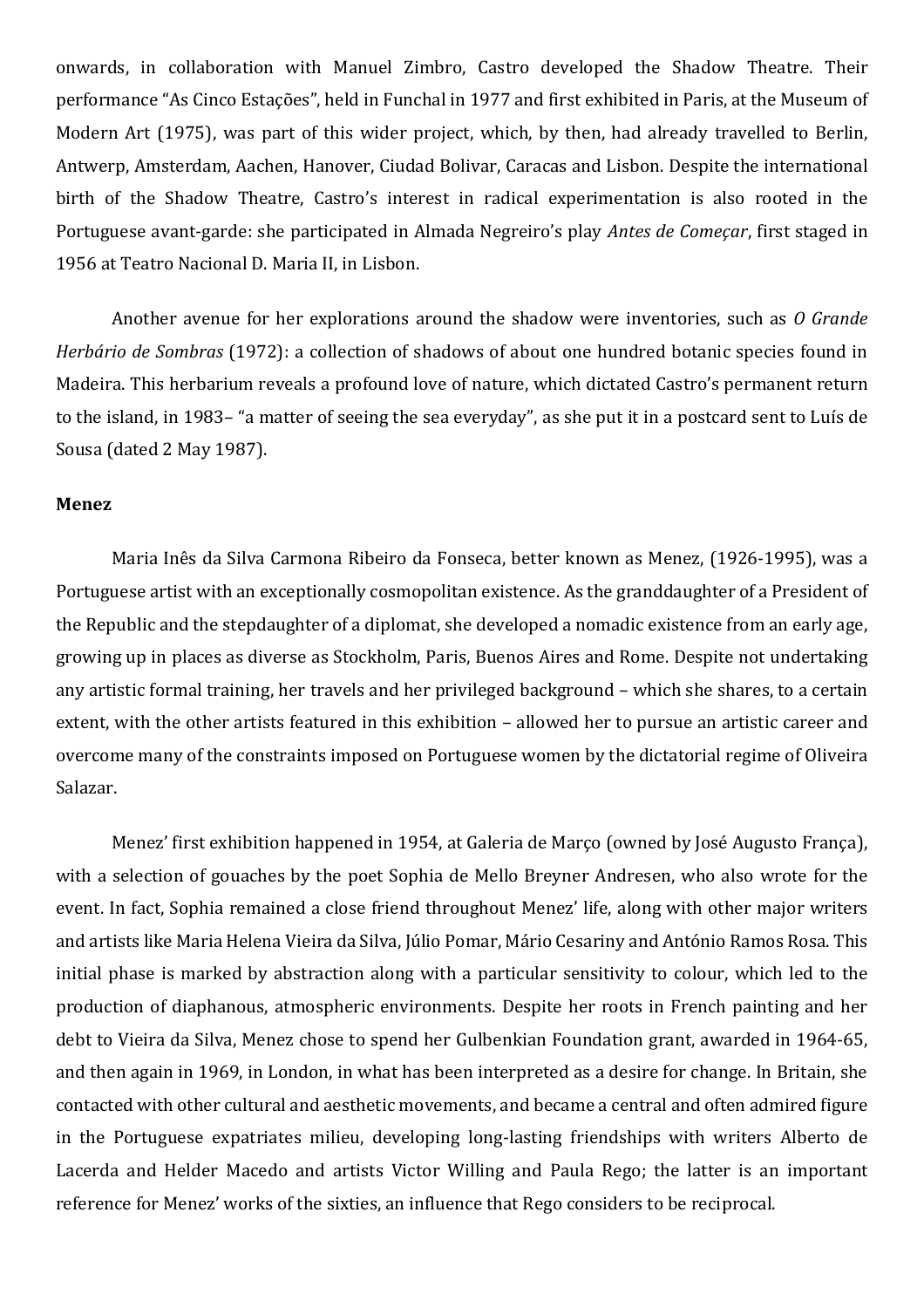After 1965, her compositions became more consistent through the addition of graphic signs and patterns and sometimes the suggestion of the human figure. The tragic death of two of her children in the 1970s led to a period of silence, from which Menez emerged in the 1980s with a style that displayed a sharp turn towards the dramatic figuration of the human element and engagement with Renaissance spatiality, presented in melancholic colours. As a whole, her body of work is thus defined by a continuous process of mutation.

## **Paula Rego**

Dame Paula Rego (1935-) was born in Lisbon but moved to London in 1951 to pursue her studies at the Slade School of Fine Art. She was then immersed in a lively artistic community attuned to the creative developments happening elsewhere. In the meantime, she developed strong and close relationships with other Portuguese artists and writers living in London and never lost touch with what was happening in her country of birth. Rego returned to Portugal in 1957, where she lived intermittently with her husband, British painter Victor Willing, and their three children. In 1976 she settled permanently in London. Throughout her life in London, Rego has witnessed and participated in profound social and cultural changes, many of which presented a stark contrast to the Portugal she well knew.

The transcultural position occupied by the artist is also reflected in her work, which evidences the influence played by her cultural heritage as well as the impact of her life in London. Rego has glossed British fiction – *Peter Pan*, *Jane Eyre*, *Wide Sargasso Sea* – and British nursery rhymes, which the artist had first heard while studying at St Julian's School in Portugal. Sometimes, this artistic process is then combined with childhood recollections and elements of Portuguese culture and tradition, as in *Under Milk Wood* (1954), which shifts the Welsh fishing village of Dylan Thomas' text to a Portuguese kitchen. The artist frequent rummages through her earlier cultural memories, to recover old folk and childhood tales as well as canonical Portuguese literary works – Eça de Queirós is a recurrent source of inspiration. These not only reflect her love of literature but also underline the strong narrative dimension in her work. Through this patchwork of references, Rego addresses the recurrent themes of asymmetric power relations and gendered experiences, as she revisits the national, religious and sexual politics of the country she left behind.

In 1990, Rego became the first Associate Artist at the London National Gallery: one outcome was *Crivelli's Garden* (1990), a mural depiction of female saints in all their humanity, rooted in the Portuguese tile tradition. Rego is not only one of the most respected artists working in Britain today, but also a household name in Portugal. In 2009, a museum dedicated to her work – Casa das Histórias – was opened in Cascais. She has been awarded prestigious titles in both countries and continues to exhibit regularly both in Portugal and Britain.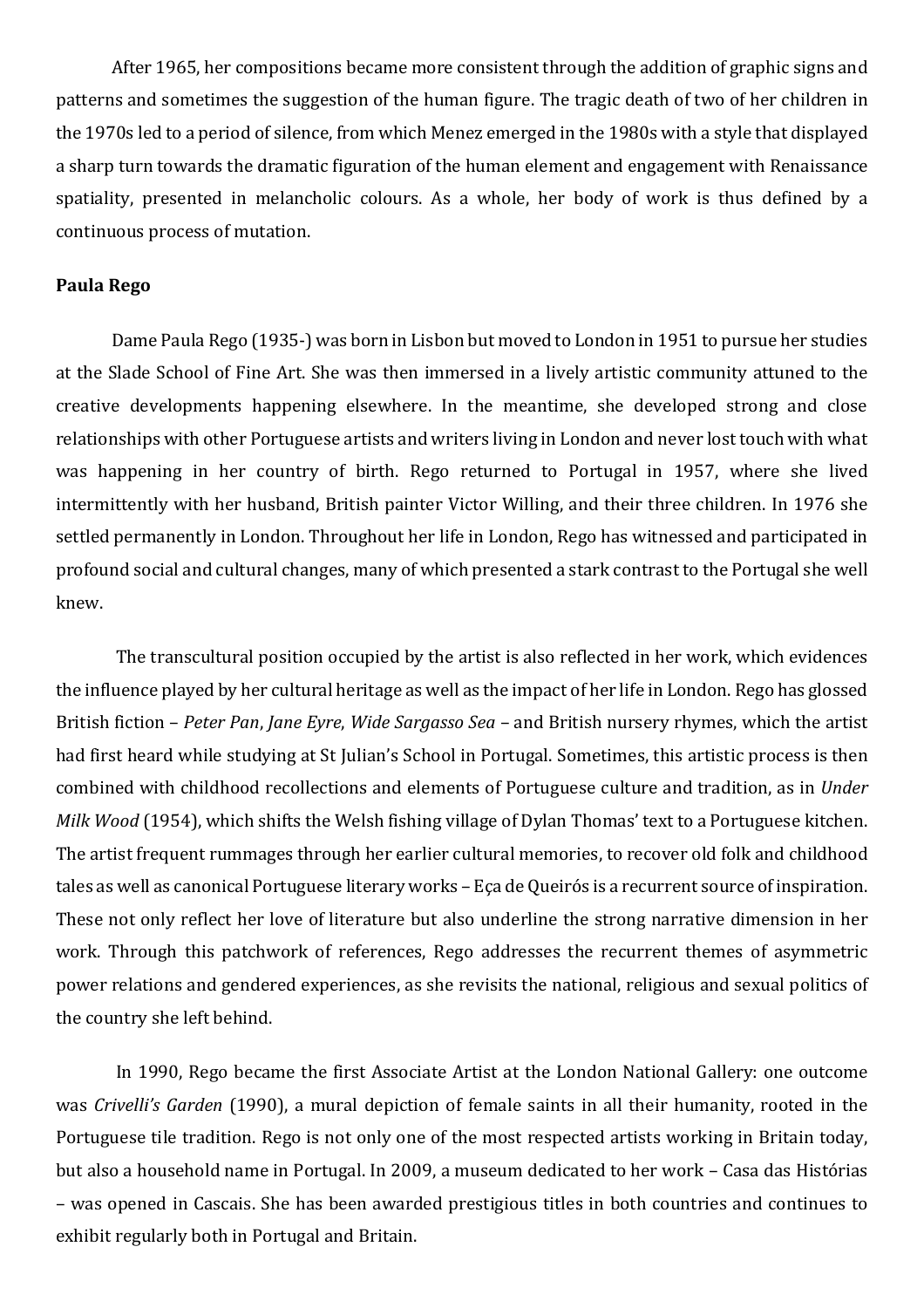## **Maria Velho da Costa**

Maria Velho da Costa (1938-) is one of the most experimental contemporary Portuguese writers, perhaps still best known to an international readership as one of the authors of *Novas Cartas Portuguesas* (1972), whose importance as part of second-wave feminism was recognised internationally almost instantly. Over several decades, Velho da Costa has produced an oeuvre marked by a spirit of de-centering and de-territorialisation, be it by creating diverse characters, worlds, realities and dimensions that, nevertheless, coexist or mingle, or by consistently pushing the boundaries of literary genres, exploring the possibilities of language and its dialogue with other artistic media such as music and visual art. This de-centering process also defines, to a large extent, her life: the writer spent a month in Guinea-Bissau, in 1973; in 1980, she moved to London, where she worked for about six years as Portuguese *leitora* at King's College, after which she spent a spell as cultural attaché in Cape Verde (1988-89).

During her time in England, Velho da Costa wrote and published the novel *Lúcialima* (1983), whose cover was illustrated by Paula Rego, and the compilation *O Mapa Cor de Rosa: Cartas de Londres* (1984), about life in London in the early 1980s. Labelled as letters, the texts that compose *O Mapa Cor de Rosa* were originally published in the Lisbon newspaper *A Capital*, between 1981 and 1982, as a series of chronicles that create an unstable geographic and cultural cartography, through which personal, national and linguistic identities are seen as always in transit.

More recent works continue to display physical or psychological accounts marked by an interest in otherness and the mingling of different worlds, realities and languages: her play *Madame* (2000) centres on the afterlife of two of the best-known 19th-century fictional women in Lusophone literature – Eça de Queirós' Maria Eduarda and Machado de Assis' Capitu – and their imaginary meeting in Paris, whereas *Myra* (2008), albeit set in Portugal, tells the story of a migrant teenage girl from Eastern Europe, and her desperate attempts to run away from a ring of sexual predators. In addition, Velho da Costa has collaborated regularly with artists such as Paula Rego (in *Lúcialima*), Ilda David (in *Myra*), Oscar Zarate (in *O Mapa Cor de Rosa)* and José Furtado (in *Das Áfricas*).

### **Ana Hatherly**

Ana Hatherly (1929-2015) was born in Porto, but moved to Lisbon at an early age. After undertaking formal musical training in Portugal, France and Germany, she attended Universidade Clássica de Lisboa, where she took a degree in Modern Languages (German & English). Her varied academic career took her to London (1971-74), to pursue her studies at the London International Film School. This is the period represented by most of the documents on display. Some pieces suggest that she was already a visitor in London in the sixties: for example, the cover for her 1965 book, *Sigma,*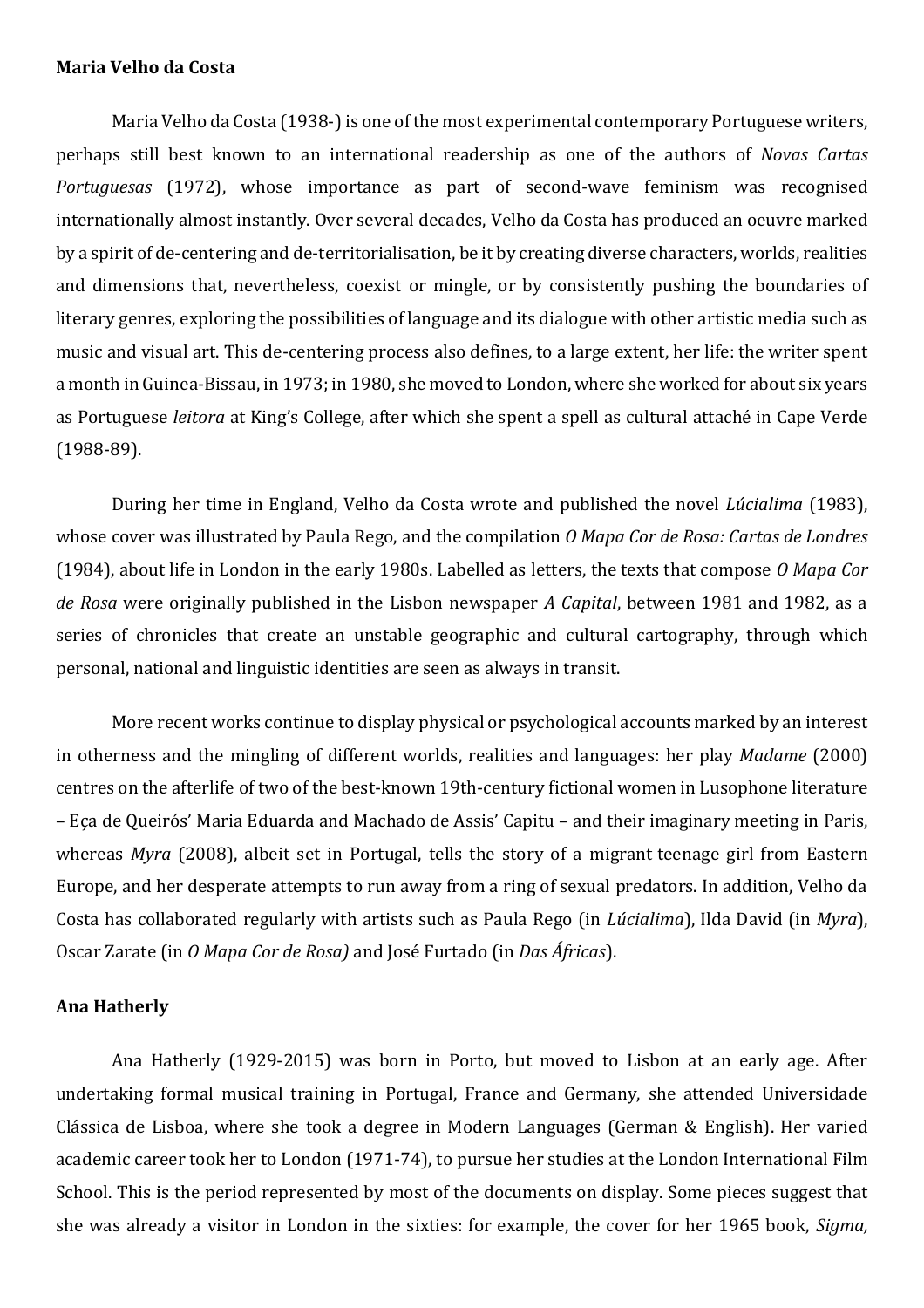displays work by artist João Vieira, who resided in London in 1964-67. These documents also show that she was being read in the United States, where she later moved to, in order to complete a doctorate in Golden Age Hispanic Literature.

A visible thread in Hatherly's oeuvre is the relationship between word and image: her work configures a performative space for the physical dimensions of writing. Such approach is already evident in early works, such as *Operação 2* (1967) and *O Escritor: 1967-72* (1975). A few texts from *Operação 2* were translated and published in Paris (1971) and New York (1976); as for *O Escritor*, it was partially created when Hatherly was living in London. Also from the London period were many of the small works on display at the "Dessins, Collages et Papiers Peints" exhibition (Paris, 2005), which testify to the influence of pop art, a strong connection with the concrete-experimental movement, and her exploration of the collage technique. These are elements that, in the accompanying French exhibition catalogue, Hatherly explicitly related to her London years.

Hatherly's visual exploration of text developed into the creation of visual poems, in which writing engenders images. This approach was linked to her research on baroque poetry, as well as her experiments with concrete poetry, begun in 1959. She soon became one of the leading figures in the Portuguese Experimental Poetry group, regularly contributing to avant-garde journals, edited collections and group exhibitions, in addition to introducing concrete poetry written abroad to Portuguese readers.

The documents on display suggest a multiplicity of linked areas, which Hatherly consistently explored, ultimately creating a multidimensional, interdisciplinary oeuvre that not only defied labels and boundaries, but also dialogued with important aesthetic movements of the twentieth century.

Maria Luísa Coelho and Cláudia Pazos-Alonso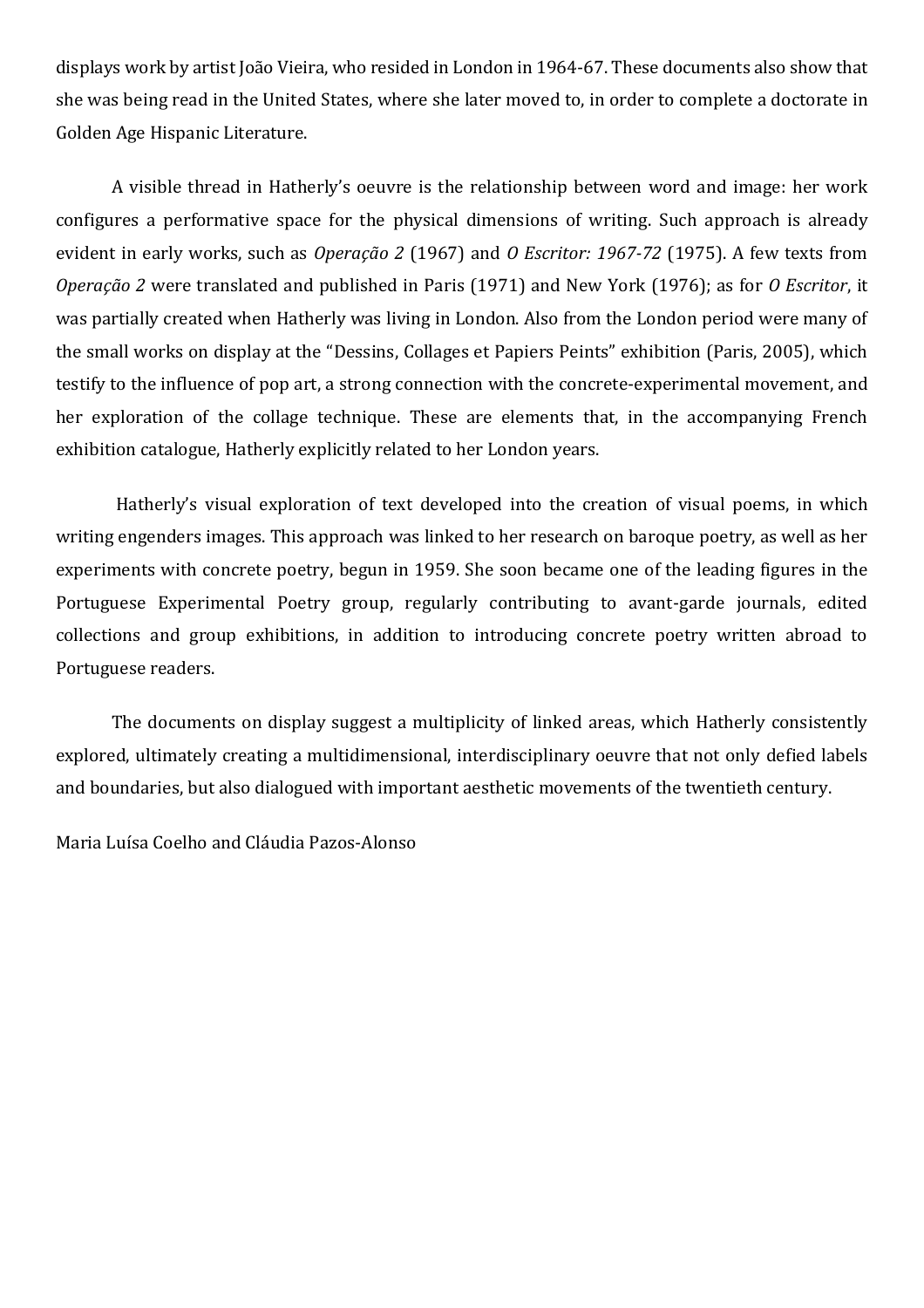# **CATALOGUE**

# Lourdes Castro

- 1- *Lourdes Castro, René Bertholo, José Escada, Jorge Martins*: *Amigos de Paris*, flyer, Fundação Árpád Szenes- Vieira da Silva, Lisbon, 26.01-15.04.2012
- 2- Photograph of Lourdes Castro's house in Funchal, Madeira, in the horizon, the Deserta Grande, inscribed, May 1990 (source: Luís Amorim de Sousa)
- 3- Postcard sent to Luís Amorim de Sousa, 02.05.1987 (source: Luís Amorim de Sousa)
- 4- Card sent to Luís Amorim de Sousa, 18.07.1990 (source: Luís Amorim de Sousa)
- 5- *Lourdes Castro*, exhibition catalogue, Galeria 111, Lisbon, c. 1970, with a poem by Helder Macedo
- 6- Lourdes Castro and Manuel Zimbro, "As Cinco Estações" from "Teatro de Sombras", performance held at Teatro Municipal do Funchal, Funchal, 14-15.07.1977 [originally presented in Paris, at the Museum of Modern Art, 1975]

7-

- 7.1- Almada Negreiros, *Antes de Começar*, play performed at Fundação Calouste Gulbenkian, Lisbon, 22-24.07.1984
- 7.2- Almada Negreiros, *Antes de Começar*, play performed at Fundação Calouste Gulbenkian, Lisbon, 22-24.07.1984, 'Boneca' performed by Lourdes Castro, costumes and stage design by Lourdes Castro.
- 8- Lourdes Castro, 11 postcards for exhibition "Lourdes Castro", Galeria 111, Lisbon, and Galeria Zen, Porto, 1979

## Menez

- 1- Photograph of Mário Cesariny, Helder Macedo, Menez and João Vieira, London, 1960s (from [http://observador.pt/especiais/helder-macedo-juventude-nao-juventude-conquista/\)](http://observador.pt/especiais/helder-macedo-juventude-nao-juventude-conquista/)
- 2- Photograph of Helder Macedo, Menez, Paula Rego and Mário Cesariny in Menez' London flat, 1960s (from [http://observador.pt/especiais/helder-macedo-juventude-nao-juventude-conquista/\)](http://observador.pt/especiais/helder-macedo-juventude-nao-juventude-conquista/)
- 3- Photograph of Luís Amorim de Sousa, Suzette Macedo and Menez in Luís Amorim de Sousa's Hampstead house, London, c. 1971-72 (source: Luís Amorim de Sousa)
- 4- *Menez*, exhibition catalogue, Sociedade Nacional de Belas Artes, Lisbon, December 1966, introduction written by Victor Willing and translated by Alberto de Lacerda
- 5- *Menez*, exhibition catalogue, Fundação Calouste Gulbenkian, Lisbon, November-December 1990, detail shows: (25) *Os Antepassados* (1966), (26) *Henrique VIII* (1966), (28) *Sem Título (Retrato de Mário Chicó)*(1961), (27) *Sem Título (Retrato de Arpad)*(25.12.1961), (30) *Sem Título (Auto-retrato)* (25.12.1961), (29) *Sem Título (Retrato de M. H. Vieira da Silva)* (1961)
- 6- Menez' obituary, *O Independente*, 13.04.1995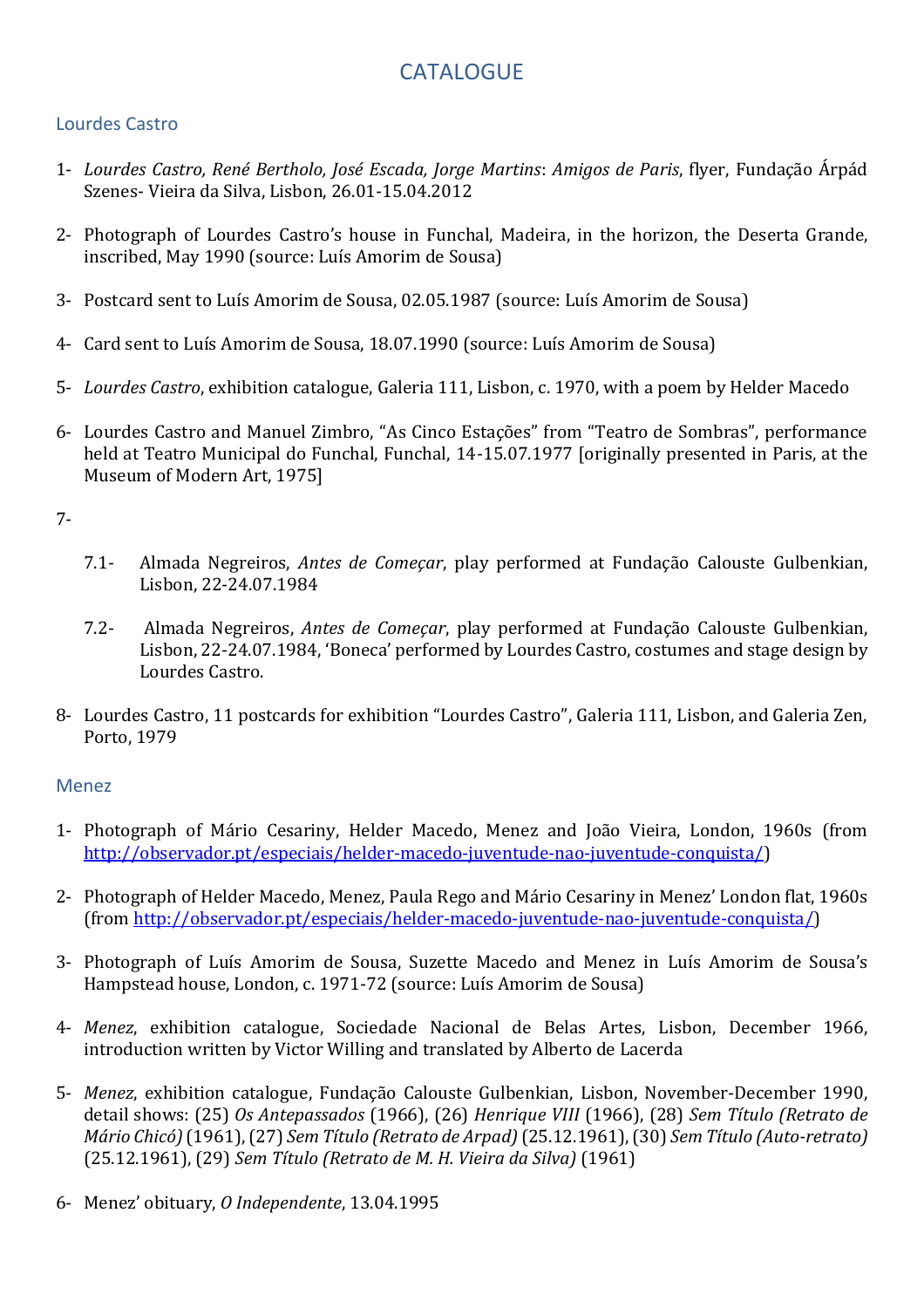7- Helder Macedo, *Poemas Novos e Velhos* (Barcarena: Editorial Presença, 2011), cover reproduces Menez' *Untitled* (1965), detail

# Paula Rego (I)

- 1- Paula Rego's last Portuguese passport (source: Nicholas Willing)
- 2- Paula Rego's first British passport, issued 1959 (source: Nicholas Willing)
- 3- "Sir Gerald Says: I'm Just a Mild Old Gentleman", *Daily Mail*, 19 January 1955
- 4- Paula Rego, *Under Milk Wood* (1954), winner of the Slade Summer Competition, 1954
- 5-
- 5.1.1 Photograph of Paula Rego's studio, Albert Street, Camden Town, London, early 1960s (source: Nicholas Willing)
- 5.1.2 Photograph of Paula Rego's studio, Albert Street, Camden Town, London, early 1960s (source: Nicholas Willing)
- 5.1.3 Photograph of Paula Rego's studio, Albert Street, Camden Town, London, early 1960s (source: Nicholas Willing)
- 6- Photograph of Paula Rego and Victor Willing at the Slade School of Fine Art, London, 1956 (source: Nicholas Willing)
- 7- Photograph of Paula Rego and baby Caroline, 1956 (source: Nicholas Willing)
- 8- Photograph of Paula Rego and her three children: Victoria, Caroline and Nicholas Willing, Albert Street, Camden Town, London, 1969 (source: Nicholas Willing)
- 9- Photograph of Paula Rego with Baba (Maria de São José Figueroa Rego, Paula's mother) and British painter Michael Andrews, at Michael's house, 1960s (source: Nicholas Willing)
- 10- "Paula Rego: Pretendo Quando Pinto Dar uma Face ao Medo", *O Século Ilustrado*, Lisbon, 8 January 1966
- 11-"Paula Rego: Every Picture Tells a Story", *London Life*, 19 March 1966
- 12-Alberto de Lacerda, "Paula Rego nas Belas Artes", *Diário de Notícias*, 25 December 1965 [article references Rego's exhibition at Sociedade Nacional de Belas Artes, 1965-66]
- 13-*Six Artists: Jocelyn Chewett, Richard Humphry, Edward Piper, Paula Rego, Bernard Schottlander, Anna Teasdale*, exhibition catalogue, Institute of Contemporary Arts, London, 28-29.04.1965
- 14-Drawings by Paula Rego, Júlio Pomar and Bartolomeu Cid dos Santos, with a text by Luís Amorim de Sousa, Lisbon, 20.07.1983, Paula Rego's drawing: first from the right (source: Luís Amorim de Sousa)
- 15-Photograph of Paula Rego, Luís Amorim de Sousa and his wife Sally in the boat to Staten Island, 1983 (source: Luís Amorim de Sousa)
- 16-Photograph of Paula Rego at "Victor Willing: A Retrospective Exhibition, 1952-1981", Whitechapel Gallery, London, 06.06-20.07.1986, with Victor Willing, Alberto de Lacerda and Lila Nunes (Willing's carer and Rego's recurrent model since 1994) in the background (source: Nicholas Willing)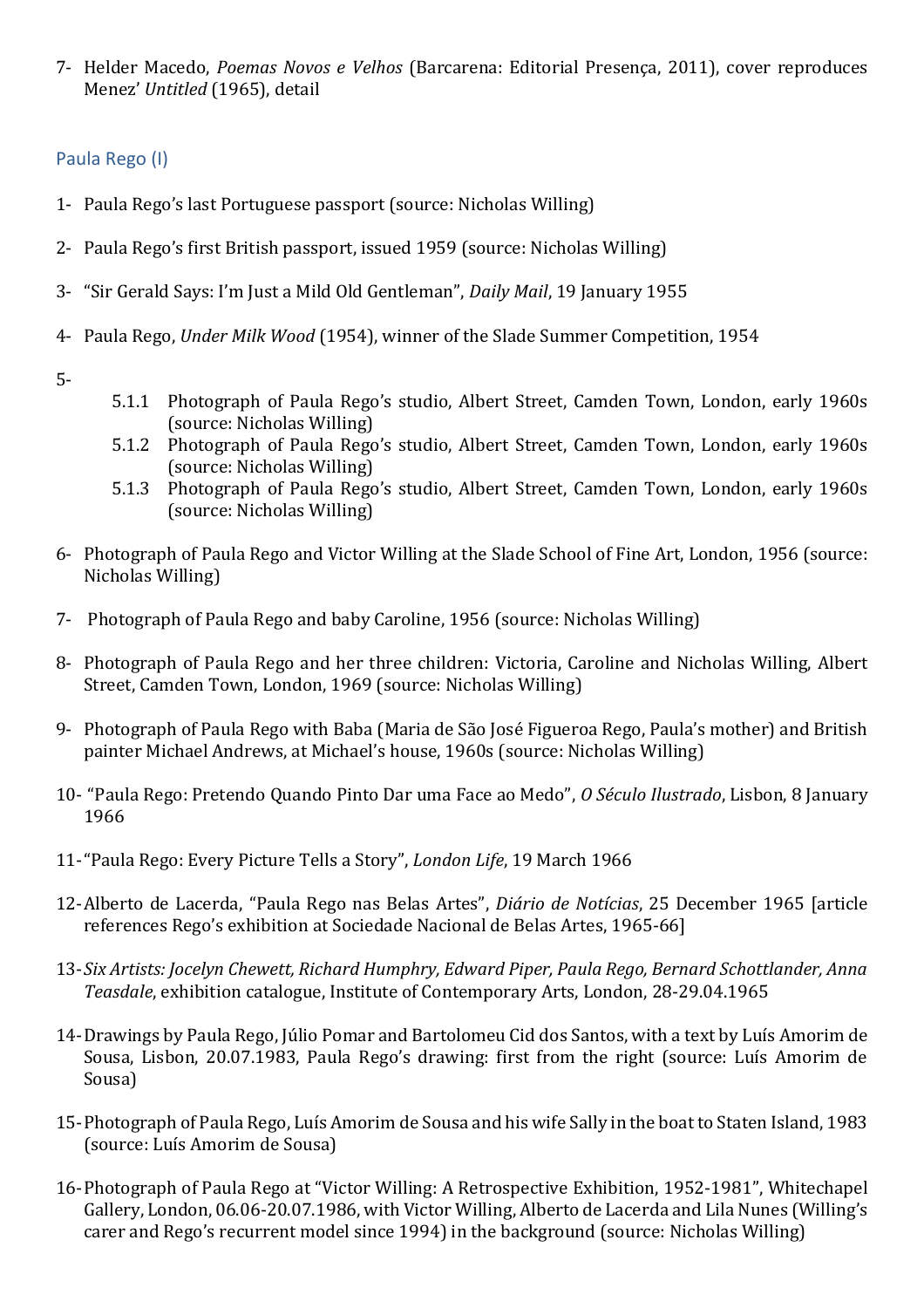- 17-Christmas card sent to Luís Amorim de Sousa and his wife Sally, cover features work by Paula Rego, signed "Paula and Vic", Christmas 1985 (source: Luís Amorim de Sousa)
- 18-Invitation to the ceremony for the award of the Honorary Doctorate to Paula Rego, Universidade de Lisboa, Lisbon, 11.02.2011 (source: Luís Amorim de Sousa)
- 19- *Paula Rego: The Opera Series and Other Recent Paintings*, flyer, Arnolfini, Bristol, 17.09-23.10.1983
- 20- *Paula Rego: Paintings: 1984-1985*, flyer, Edward Totah art gallery, London, 4.09-5.10.1985
- 21- *Paula Rego*, flyer, Art Palace, New York, 10.04-05.05.1985
- 22- *Paula Rego*, flyer, Galeria 111, Lisbon, 1980s
- 23-*Paula Rego*, flyer, Museu Serralves: Museu de Arte Contemporânea, Porto, 15.10-23.01.2005
- 24-*Paula Rego: Printmaker,* flyer, Royal College of Art, London, 9-15.10.2005
- 25- *Paula Rego: Celestina's House*, flyer, Yale Center for British Art, New Haven, 17.04-14.07.2002 [exhibition introduced by Fiona Bradley, exhibitions curator at the Hayward Gallery, London]

## Paula Rego (II) / Maria Velho da Costa

- 1- *Paula Rego: The Last King of Portugal and Other Stories*, exhibition catalogue, Marlborough Fine Art, London, 1-25.10.2014. Sackler Library N7133.R44 A4 REG 2014
- 2- *Paula Rêgo Expõe*, exhibition catalogue, Galeria de S. Mamede, Porto, April 1971
- 3- *Paula Rego: Peter Pan and Other Stories*, exhibition catalogue, Marlborough Fine Art, London, c. 1992. Sackler Library 923.9 Reg.Z(1992) [pamph.]
- 4- Paula Rego, *Paula Rego: Tales from the National Gallery* (London: National Gallery Publications, 1991), with essays by Germaine Greer and Colin Wiggins. Bodleian Law Library Official Papers O.GB/N.11/1991(2)
- 5- Photograph of Paula Rego painting *Crivelli's Garden* at the National Gallery, while Artist in Residence, 1990 (source: Nicholas Willing)
- 6- Luís Amorim de Sousa, *Às Sete no Sa Tortuga: Um Retrato de Alberto de Lacerda* (Lisbon: Assírio e Alvim, Fundação Mário Soares, 2010), back cover reproduces portrait of Alberto de Lacerda, by Paula Rego, inscribed, 13.08.1997
- 7- Maria Velho da Costa, *Lúcialima* (Lisbon: O Jornal, April 1983), cover by Paula Rego
- 8- Maria Velho da Costa, Maria Teresa Horta and Maria Isabel Barreno, *Novas Cartas Portuguesas*  (Lisbon: Editorial Futura, 1974). Taylor Institution Library PQ9264.A74 N6 BAR 1974
- 9-
- 9.1- Maria Velho da Costa, "Flores, Couves-Flores, Pássaros", *A Capital*, 12.10.1981, first of a series of chronicles